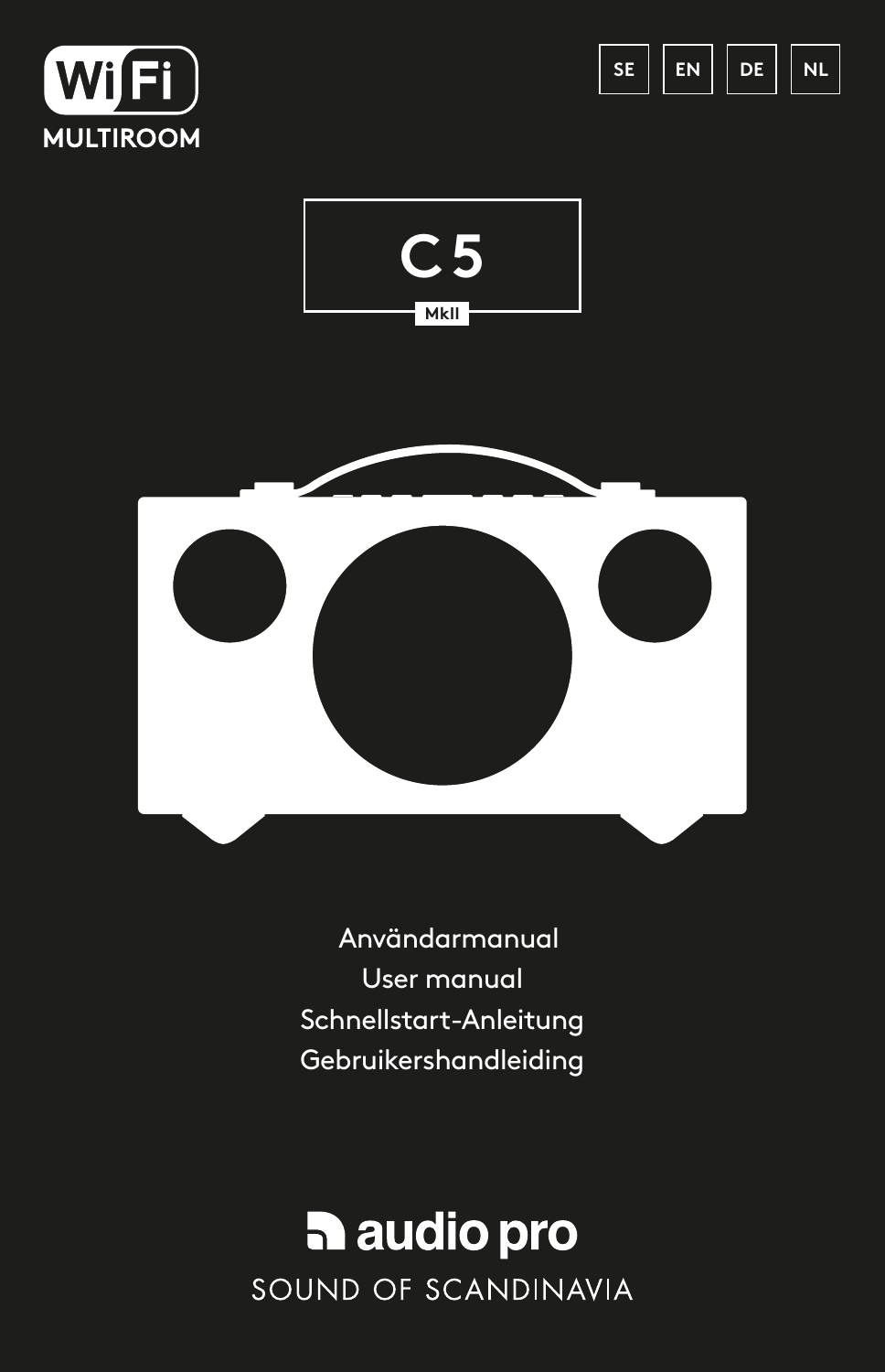# **WELCOME TO WIRELESS HIFI.**

The Audio Pro wireless HiFi products lets you enjoy your favourite audio in a multiroom setup everywhere around your home.

Our new generation of products uses Audio Pro wireless technology, Google Cast, AirPlay2, Spotify Connect.

By utilizing your WiFi network & smartphone apps you can explore and play audio from streaming services and your own music library.

If you don't have a WiFi network, you can use Bluetooth or connect your audio equipment via cable.

The legendary Audio Pro sound quality is included.



The Spotify Software is subject to third party licenses found here: www.spotify.com/connect/third-party-licenses.





Google Home

Google, Google Play, Chromecast and other related marks are trademarks of Google LLC. Chromecast builtin may require subscription(s). The Google Assistant requires an internet connection and is not available in certain countries and languages. Availability and react of certain features and services are device, service, and network-dependent and may not be available in all areas. Controlling certain devices in your home requires compatible smart devices. Subscriptions for services

and applications may be required and additional terms, conditions and/or charges may apply. The Android robot is created and shared by Google and used according to the Creative Commons 3.0 Attribution License.

# **h** audio pro



The Wi-Fi CERTIFIED Logo is a certification mark of the Wi-Fi Alliance.

# **83 Bluetooth** 4.2

The Bluetooth® word mark and logos are registered trademarks owned by Bluetooth SIG, Inc. and any use of such marks by AUDIO PRO AB, is under license. Other trademarks and trade names are those of thier respective owners.



© Apple, the Apple logo, AirPlay, iPad, iPhone, and iPod touch are trademarks of Apple Inc., registered in the U.S. and other countries. App Store is a service mark of Apple Inc.



© AUDIO PRO AB, SWEDEN. ALL RIGHTS RESERVED. TRADEMARKS ARE THE PROPERTY OF AUDIO PRO AB, SWEDEN. Audio Pro AB, Garnisonsgatan 52 SE-254 66 Helsingborg, Sweden

©1978-2020 Audio Pro AB Sweden.

Audio Pro<sup>®</sup>, the Audio Pro logotype, the 'a' symbol, and ace-bass<sup>®</sup> are all registered trademarks of Audio Pro AB, Sweden.

All rights reserved. Audio Pro follows a policy of continuous advancement in development. Specifications may be changed without notice.

All other products and services mentioned may be trademarks or service marks of their respective owners.

THIS DOCUMENT CONTAINS INFORMATION THAT IS SUBJECT TO CHANGE WITHOUT NOTICE.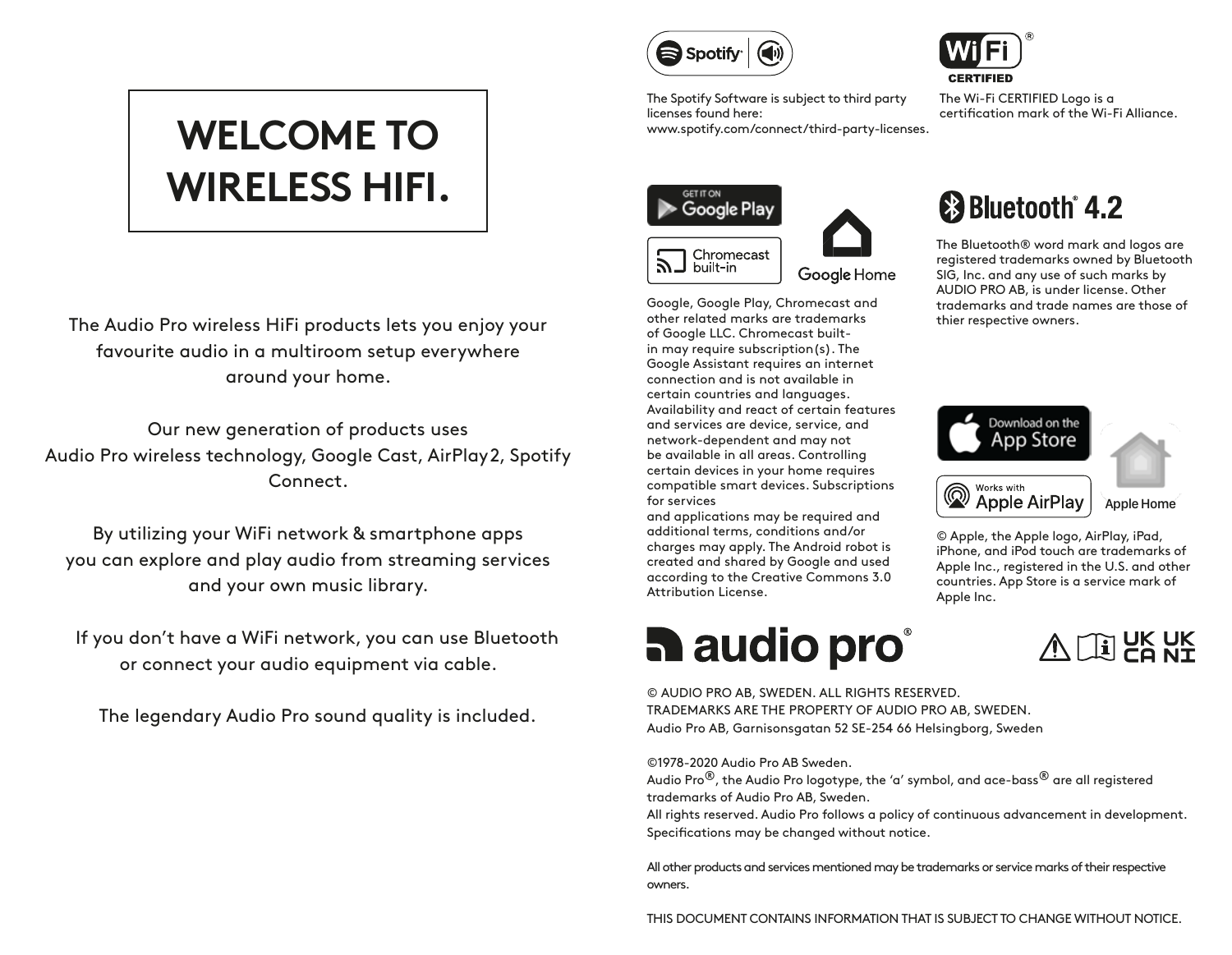### KONTROLLER | CONTROLS | SCHALTTAFEL | BEDIENING BAKSIDA | REAR VIEW | RÜCKSEITE | ACHTERKANT

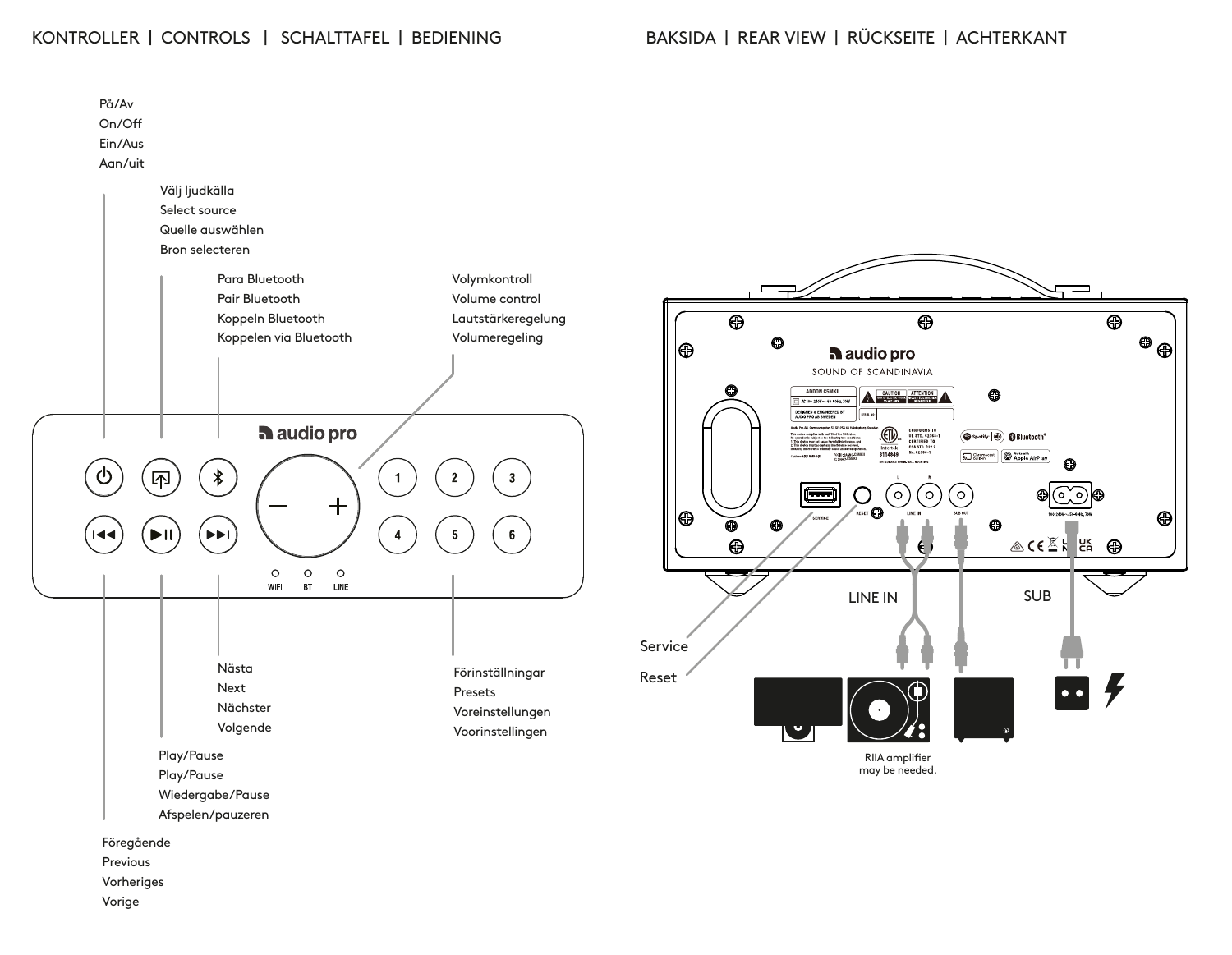### **VIKTIGA KRAV**

#### NÄTVERK:

- Ditt nätverk måste ha en bredbandsanslutning till internet, då Audio Pro ljudsystemet är designat för gratis mjukvaruuppdateringar.
- Audio Pro högtalarna kommunicerar över 2.4GHz / 5GHz i nätverk som stödjer 802.11 b/g/n/ac trådlös teknologi.

### ROUTER

- Höghastighets ADSL/kabel modem, eller bredbandsfiber är nödvändigt för en korrekt avspelning från internetbaserade musiktjänster.
- Olika routrar har olika prestanda. Använd helst en premium router för bra prestanda.

### **KEY REQUIREMENTS**

### NETWORK

- Your network must have a high-speed internet connection, as the Audio Pro system is designed to utilise free, online software updates.
- Audio Pro speakers communicate via a 2.4GHz/5GHz home network with support  $\bullet$ for 802.11 b/g/n/ac/ wireless technology.

### ROUTER

- High-speed DSL/cable modem, or fibreto-the-home broadband connection for proper playback of internet-based music services.
- Different routers provide different levels of performance. Please use a good wireless router to achieve the best possible performance.

### **WICHTIGE VORAUSSETZUNGEN**

### NETZWERK

- Ihr Netzwerk muss über eine schnelle Internetverbindung verfügen, weil das Audio-Pro-System dazu entwickelt wurde, kostenlose Online-Softwareupdates zu nutzen.
- Audio Pro-Lautsprecher kommunizieren über ein 2.4GHz / 5GHz-Heimnetzwerk mit Unterstützung für die 802.11 b/g/n/ ac-WLAN-Technologie.

### ROUTER

- DSL-/Kabel-Hochgeschwindigkeitsmodem oder Glasfaser-Heimbreitbandanschluss für die ordnungsgemäße Wiedergabe internetbasierter Musikdienste.
- Verschiedene Router bieten unterschiedliche Leistungsniveaus. Bitte verwenden Sie einen guten WLAN-Router, um die bestmögliche Leistung zu erzielen.

### **BELANGRIJKSTE EISEN**

### NETWERK

- Het Audio Pro-systeem is zo ontworpen dat het gratis online software-updates gebruikt. Uw netwerk moet daarom een snelle internetverbinding hebben.
- Audio Pro-luidsprekers communiceren via een thuisnetwerk van 2.4GHz / 5GHz met ondersteuning voor draadloze 802.11 b/g/n/ac-technologie.

### ROUTER

- ADSL-/kabelmodem of particuliere glasvezelverbinding voor het juist afspelen van muziekdiensten via internet.
- Elke router heeft een ander prestatieniveau. Gebruik een goede draadloze router voor de best mogelijke prestaties.

### ANSLUTA TILL NÄTVERK | CONNECTING TO THE NETWORK VERBINDUNG ZUM NETZWERK | VERBINDING MAKEN MET NETWERK

### DU BEHÖVER | YOU NEED THIS | SIE BENÖTIGEN | DIT HEBT U NODIG



Trådlös router med internetanslutning.

Wireless router with internet connection.

WLAN-Router mit Internetverbindung.

Draadloze router met internetverbinding.

iOS eller Android enhet ansluten till ditt nätverk.

iOS or Android device connected to your network.

iOS- oder Adroid-Gerät, verbunden mit Ihrem Netzwerk.

iOS- of Android-apparaat dat met uw netwerk is verbonden.

Ditt nätverkslösenord Your wifi password Ihr WLAN-Passwort Je wifi-wachtwoord

Teckenuppsättning UTF-8 stöds för lösenord. (Ej åäöæø eller specialtecken).

Der Zeichensatz UTF-8 wird für das Passwort unterstützt. (Jedoch nicht die Buchstaben åäöü oder Sonderzeichen.) Character set UTF-8 for password is supported. (Not åäö or special characters).

Tekenset UTF-8 voor het wachtwoord wordt ondersteund. (Niet åäö of speciale symbolen.)





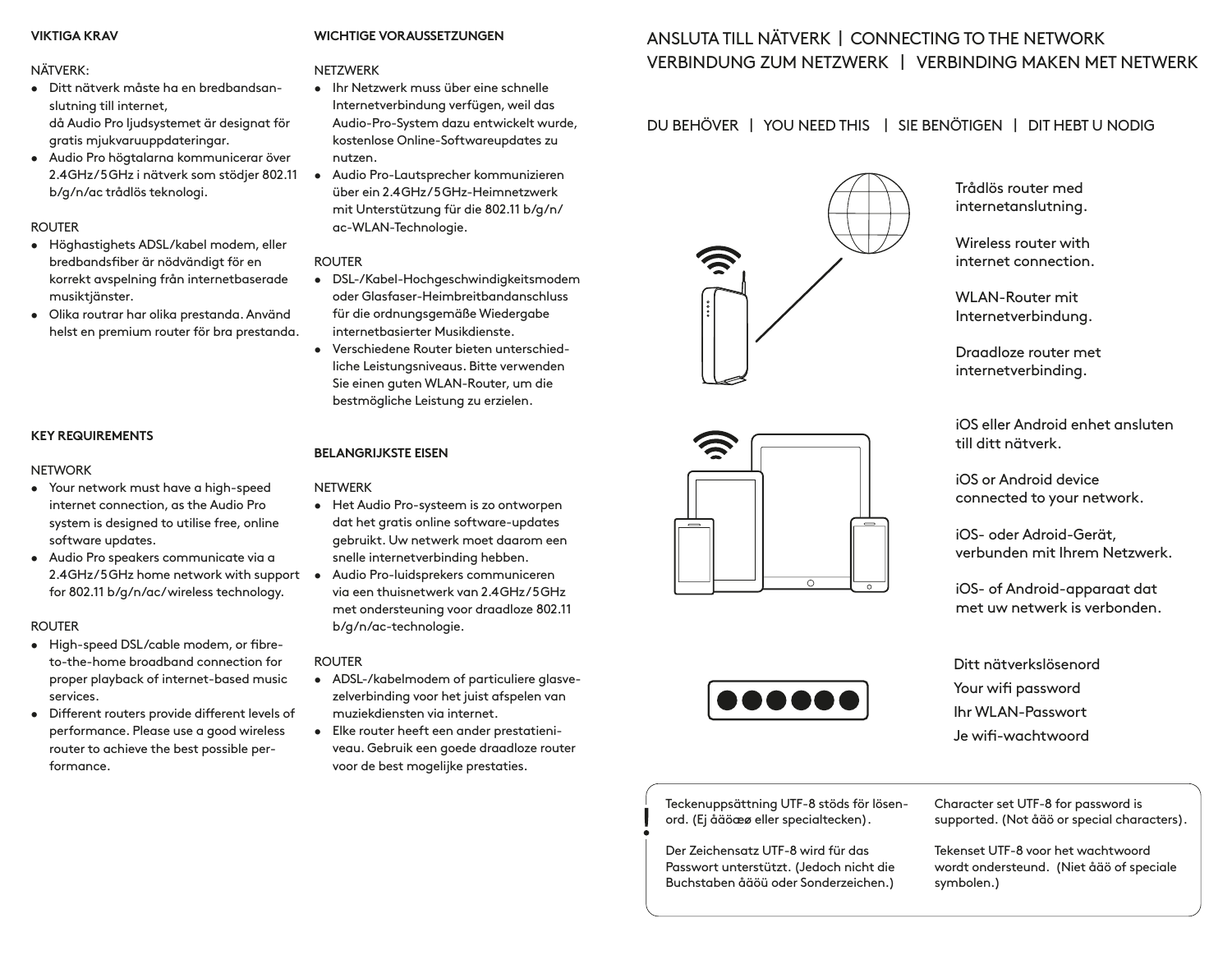### 1. ANSLUT TILL STRÖM | CONNECT TO POWER | STROMANSCHLUSS AANSLUITEN OP HET LICHTNET

## Efter en ton är högtalaren klar för setup. After a sound, the speaker is ready for setup. ⊕ ⊝ Nach dem Ton, bereit für die Einrichtung. Na het afspelen van een signaal is de luidspreker klaar voor configuratie. potify **@ @ Bluetooth**\* Morecart | **CADDE AirPlay** ⊕  $\&$  CE $\&$ ්පි <mark>⊕</mark> 100-240V 30-60s 50-60Hz

Placera högtalaren nära din router vid anslutning. Du kan senare i appen se hur bra signalstyrka den har vid annan placering

Place the speaker close to the router when carrying out the setup. You can subsequently view the signal strength in the app in order to test other positions.

Platzieren Sie den Lautsprecher nah am Router, wenn Sie die Einrichtung ausführen. Sie können danach die Signalstärke in der App überprüfen, um andere Positionen zu testen.

Plaats de luidspreker tijdens het configureren dicht bij de router. U kunt vervolgens de signaalsterkte in de app bekijken om andere posities te testen.

### 2. LADDA NER APP | DOWNLOAD THE APP DIE APP HERUNTERLADEN | DE APP DOWNLOADEN



Sök efter / Search for / Suchen Sie nach / Zoek naar







### 3. SETUP

Öppna appen och följ instruktioner. Launch the app and follow the instructions. Starten Sie die App und folgen Sie den Anweisungen. Start de app en volg de instructies.

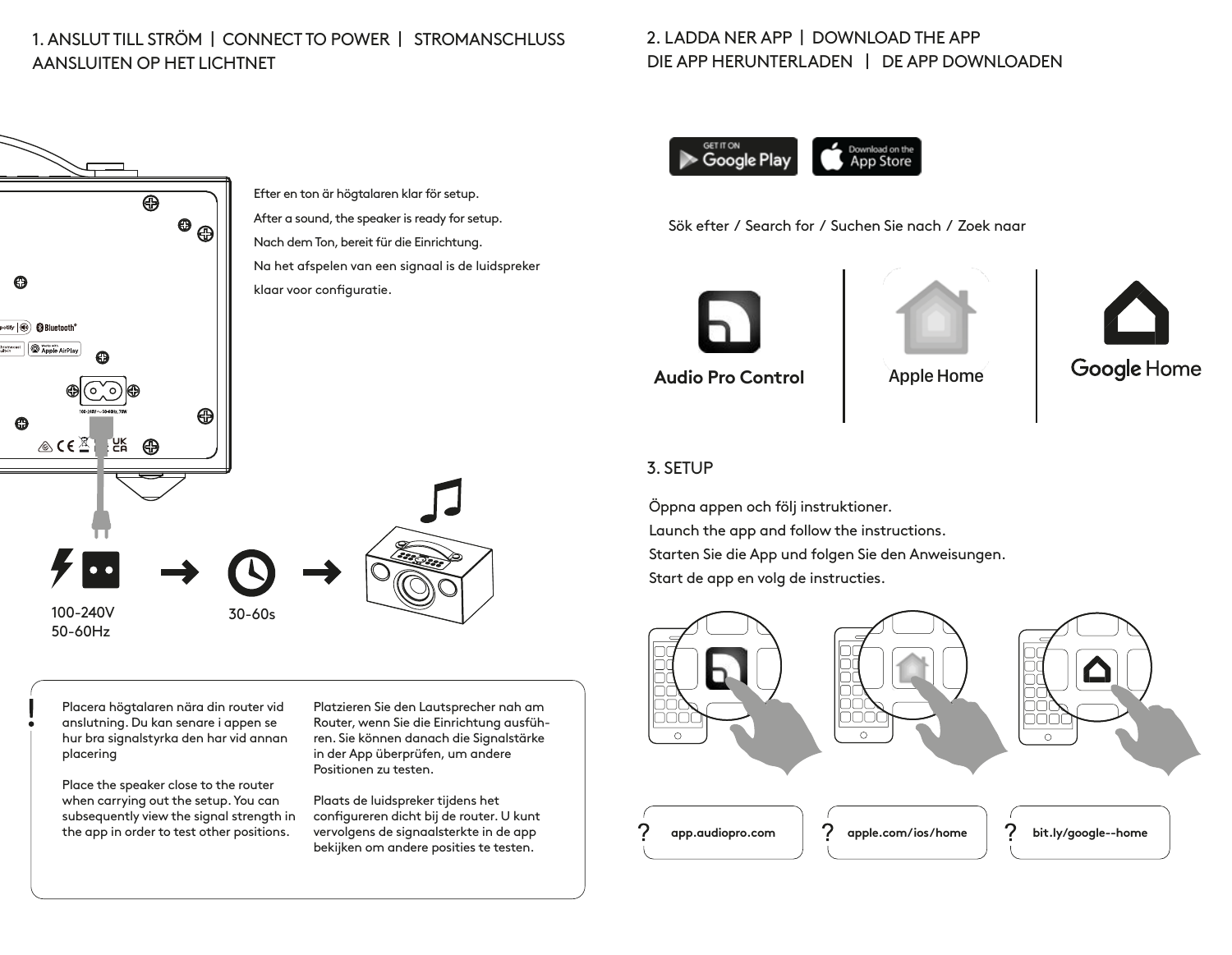### GÖRA EN PRESET | MAKING A PRESET | EINE VOREINSTELLUNG FESTLEGEN | EEN VOORINSTELLING MAKEN

### 1. PÅ HÖGTALAREN | ON THE SPEAKER AM LAUTSPRECHER | EEN VOORINSTELLING MAKEN



Spela innehåll via app. Håll ned preset knapp i ca 3 sek tills ett ljud hörs. Klart!

Play content in the app. Press the preset button for approx. 3 s until a sound is heard. Done!

Geben Sie Inhalte in der App wieder. Halten Sie die Schaltfläche Voreinstellungen für etwa 3 Sekunden gedrückt, bis Sie den Sound hören können. Das war schon alles!

Speel inhoud af in de app. Houd de voorinstellingsknop ongeveer 3 seconden ingedrukt totdat een signaal wordt afgespeeld.

### RESTREAMING | RESTREAMING | ERWEITERTES STREAMING | VERDER STREAMEN

Anslutna enheters ljud kan spelas upp till fler högtalare. Vald högtalare måste vara master i gruppen.

Connected devices sound can be played to more speakers wirelessly. Choose master speaker in group to play.

Der Sound von verbundenen Geräten kann kabellos auf weiteren Lautsprechern wiedergegeben werden. Wählen Sie zur Wiedergabe den Master-Lautsprecher in der Gruppe.

Geluid van verbonden apparaten kan draadloos via meer luidsprekers worden afgespeeld. Kies de hoofdluidspreker in de groep waarop u wilt afspelen.

Välj ansluten källa.

Choose the connected input source. Wählen Sie die angeschlossene Quelle. Kies de verbonden bron.



### **SELECT SOURCE IN APP / ON SPEAKER**

ñññ Ö **WiFi**  $\boldsymbol{\mathsf{X}}$ **Bluetooth**  $\odot$ **Line In** may be needed.

### 2. I APPEN | IN THE APP | IN DER APP | IN DE APP

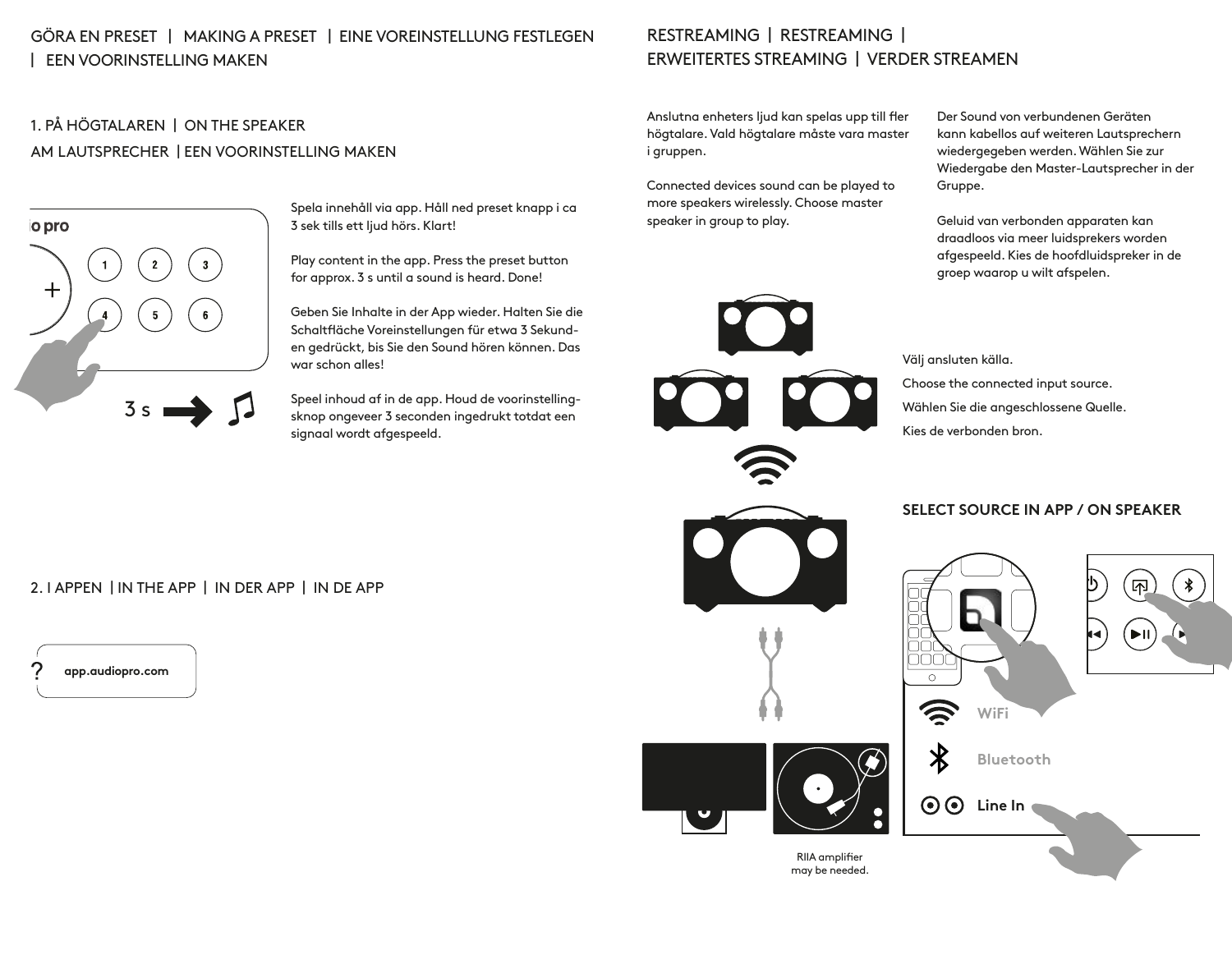### SPELA SPOTIFY | PLAYING FROM SPOTIFY WIEDERGABE VON SPOTIFY | SPOTIFY AFSPELEN

Använd din telefon, surfplatta eller dator som fjärrkontroll för Spotify. Gå till spotify.com/connect för att ta reda på hur.

Use your phone, tablet or computer as a remote control for Spotify. Go to spotify.com/connect to learn how.

Verwende dein Smartphone, Tablet oder deinen Computer als Fernbedienung für Spotify. Auf spotify.com/connect erfährst du mehr.

Gebruik je telefoon, tablet of computer als een afstandsbediening voor Spotify. Ga naar spotify.com/connect om te leren hoe je dat doet.

### **BLUETOOTH** PARA | PAIR | KOPPELN | PAAR



### AIRPLAY / CHROMECAST

Tryck på AirPlay/Chromecast och välj en högtalare.

Tap AirPlay, and choose a speaker.

Tippen Sie auf AirPlay/Chromecast und wählen Sie den Lautsprecher aus.

Tik op 'AirPlay/Chromecast' en kies de luidspreker.



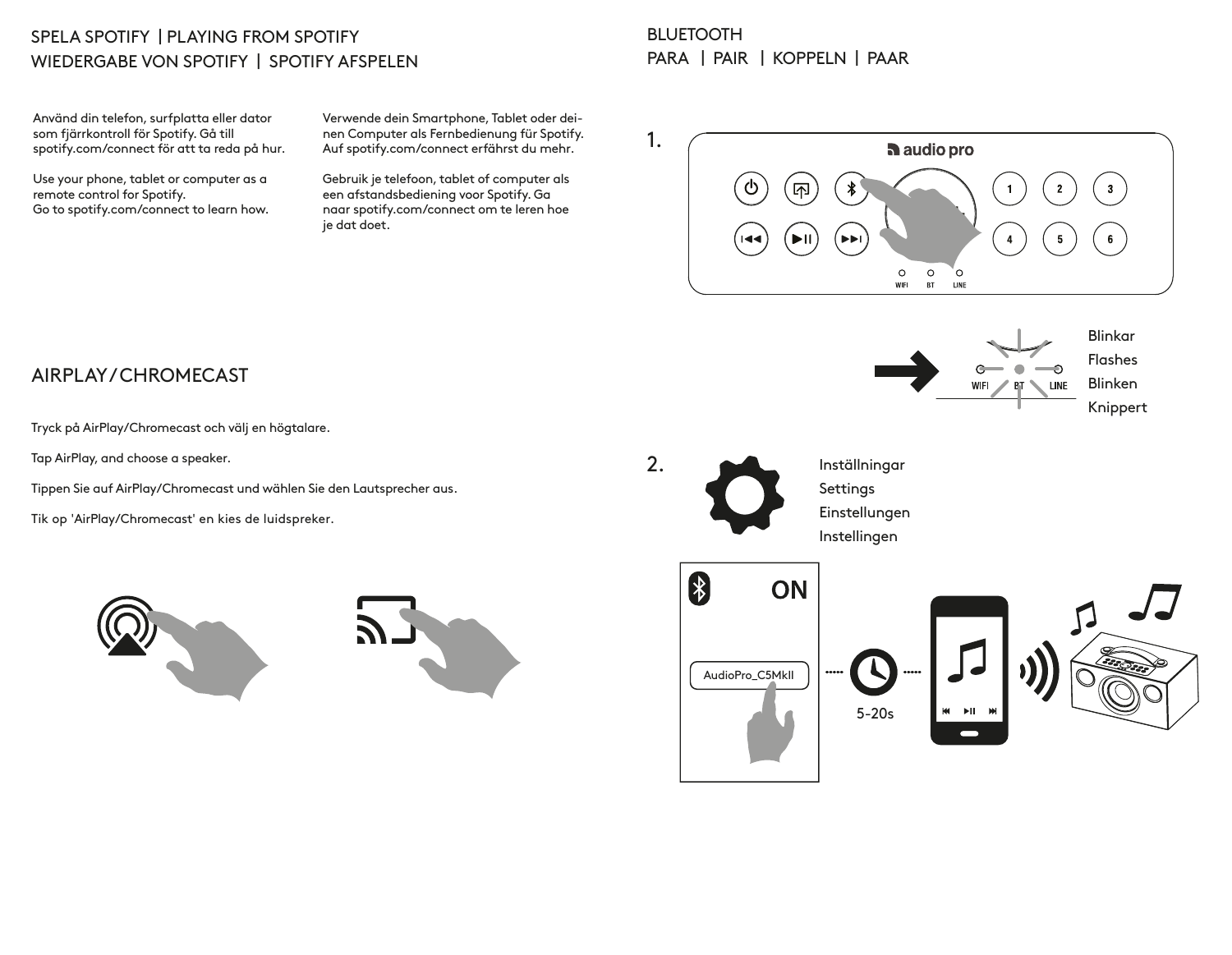### SPELA ANSLUTNA ENHETER | PLAYING FROM CONNECTED DEVICES | VON VERBUNDENEN GERÄTEN ABSPIELEN | AFSPELEN VANAF VERBONDEN APPARATEN

1. Anslut med kabel. Connect using a cable. Verbindung mit einem Kabel herstellen. Maak verbinding via een kabel.

2.



audio pro ∦ EE  $\circ$  $\circ$  $\Phi$ WFL  $B$ T LINE Ò  $\Omega$ **WIFI BT** LINE

### **WIFI FAQ**

**SE:** PROBLEM? TESTA DETTA FÖRST:

- Se till att din iOS/Android enheten är ansluten till ditt nätverk innan du försöker ansluta högtalaren.
- Starta om din router samt högtalare, (dra ut strömsladden, sätt tillbaka den och starta dem igen)
- Placera högtalaren nära din router när du ansluter till nätverket. Du kan kontrollera signalstyrka i appen för andra placeringar.

MIN HÖGTALARE ANSLUTER INTE TILL MITT NÄTVERK

- Se till att din iOS/Android enheten är ansluten till ditt nätverk innan du försöker ansluta högtalaren.
- Placera högtalaren nära din router när du ansluter till nätverket. Du kan kontrollera signalstyrka i appen för andra placeringar.
- Testa att fabriksåterställa din router och se om din högtalare vill koppla upp sig efter det.

MUSIK KLIPPER / HACKAR ELLER DU FÅR FÖRDRÖJNINGAR

- Kontrollera att din internet-uppkoppling fungerar som den ska.
- Kontrollera andra enheter i nätverket, de kan använda mycket bandbredd. T ex nedladdningar eller streaming av högupplöst video.
- Kontrollera signalstyrkan för högtalaren i Audio Pro appen; om för låg (under 20%), flytta högtalaren närmare din router.

*Har du fortfarande problem kontakta oss via vår support.* 

*www.audiopro.com/service-and-support/*

**EN:** PROBLEMS? TRY THIS FIRST:

- Make sure your mobile device is connected to your wireless network before you try to connect your speaker.
- Restart your router and speakers, (unplug the power cord, plug it in and restart it)
- Place the speaker close to the router when carrying out the setup. You can subsequently view the signal strength for other positions in the app.

MY SPEAKER WILL NOT CONNECT TO MY **NETWORK** 

- Make sure your mobile device is connected to your wireless network before you try to connect your speaker.
- Place the speaker close to the router when carrying out the setup. You can subsequently view the signal strength for other positions in the app.
- Try factory resetting your router and see if your speaker wants to connect after that.

### MUSIC CUTS OUT/STUTTERS OR EXPERI-ENCES DELAYS

- Make sure your internet connection is working correctly.
- Check for other devices in the network, they might be using a lot of bandwidth. Especially downloads or streaming of high resolution video.
- Check the signal strength in the Audio Pro app; if the signal strength is low, move closer to the router.

*If you still have problems, contact us via our support. www.audiopro.com/service-and-support/*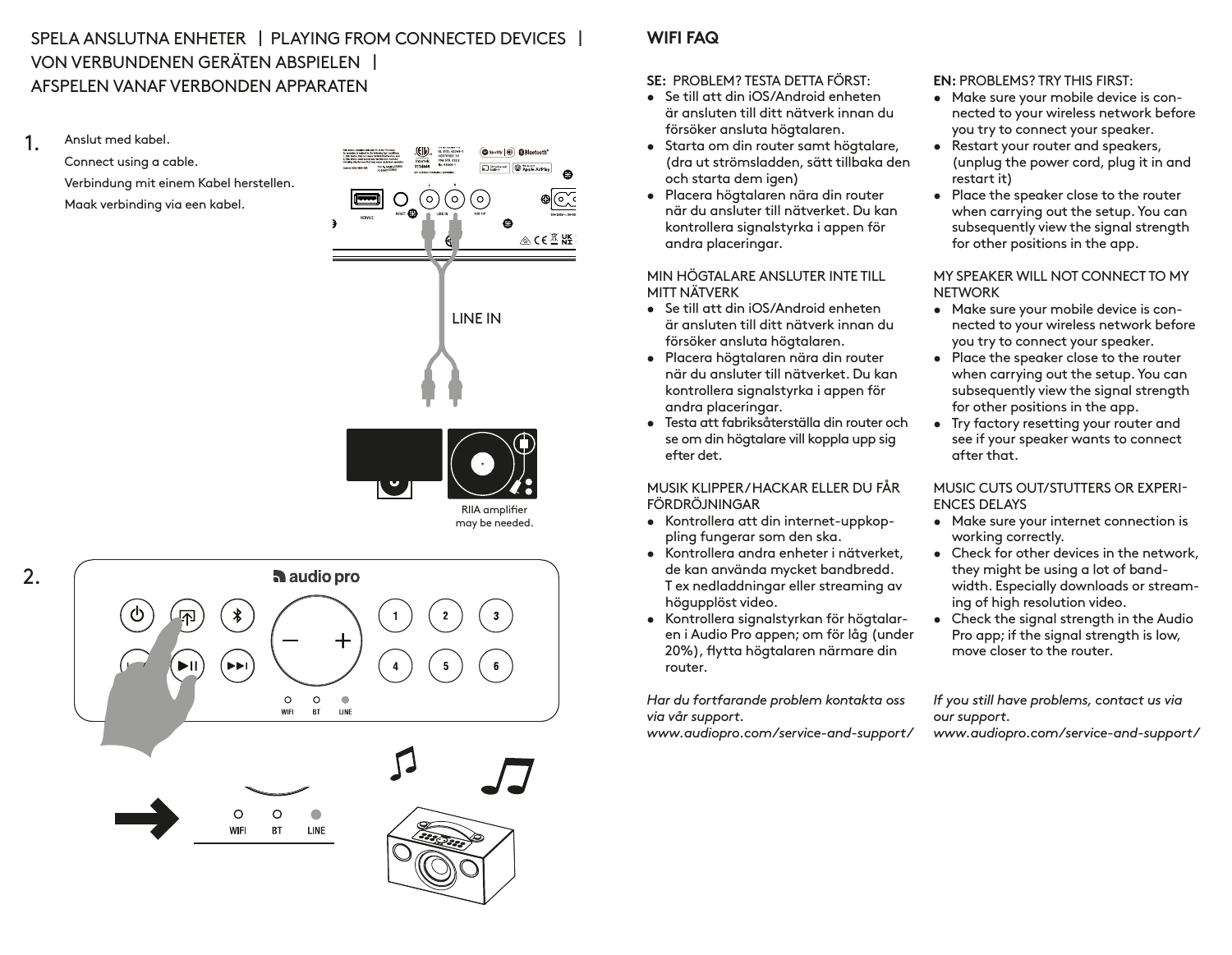### **DE:** PROBLEME? PROBIEREN SIE ZUERST FOLGENDES AUS:

- Stellen Sie sicher, dass Ihr Mobilgerät mit Ihrem WLAN-Netzwerk verbunden ist, bevor Sie versuchen, mit Ihrem Lautsprecher eine Verbindung herzustellen.
- Starten Sie Ihren Router und die Lautsprecher neu (ziehen Sie das Netzkabel ab, schließen Sie es an und starten Sie es neu).
- Platzieren Sie den Lautsprecher nah am Router, wenn Sie die Einrichtung ausführen. Sie können danach die Signalstärke an anderen Positionen in der App überprüfen.

### MEIN LAUTSPRECHER NIMMT KEINE VER-BINDUNG ZU MEINEM NETZWERK AUF

• Stellen Sie sicher, dass Ihr Mobilgerät mit

- Ihrem WLAN-Netzwerk verbunden ist, bevor Sie versuchen, mit Ihrem Lautsprecher eine Verbindung herzustellen.
- Platzieren Sie den Lautsprecher nah am Router, wenn Sie die Einrichtung ausführen. Sie können danach die Signalstärke an anderen Positionen in der App überprüfen.
- Versuchen Sie, Ihren Router auf die Werkseinstellungen zurückzusetzen, und prüfen Sie, ob Ihr Lautsprecher danach eine Verbindung herstellen möchte.

### MUSIKUNTERBRECHUNGEN,

STOTTERN ODER VERZÖGERUNGEN TRETEN **AUF** 

- Stellen Sie sicher, dass Ihre Internetverbindung einwandfrei funktioniert
- Überprüfen Sie die anderen Geräte in Ihrem Netzwerk - sie könnten sehr viel Bandbreite beanspruchen. Insbesondere Downloads oder das Streamen hochauflösender Videos sind bandbreitenintensiv.
- Überprüfen Sie die Signalstärke in der Audio-Pro-App; sollte die Signalstärke zu gering sein, sollten Sie näher an den Router heran gehen.

*Wenn Sie immer noch Probleme haben, kontaktieren Sie uns über unseren Support. www.audiopro.com/service-and-support/* **NL:** PROBLEMEN? PROBEER DIT EERST:

- Controleer of uw mobiele apparaat met uw draadloze netwerk is verbonden voordat u verbinding met uw luidspreker probeert te maken;
- Start uw router en luidsprekers opnieuw op (koppel het netsnoer los, sluit deze aan en start het opnieuw)
- Plaats de luidspreker tijdens het configureren dicht bij de router. U kunt vervolgens in de app de signaalsterkte voor andere posities bekijken;

MIJN LUIDSPREKER MAAKT GEEN VERBIN-DING MET MIJN NETWERK

- Controleer of uw mobiele apparaat met uw draadloze netwerk is verbonden voordat u verbinding met uw luidspreker probeert te maken;
- Plaats de luidspreker tijdens het configureren dicht bij de router. U kunt vervolgens in de app de signaalsterkte voor andere posities bekijken;
- Probeer de fabrieksinstellingen van uw router te resetten en kijk of uw luidspreker daarna verbinding wil maken.

MUZIEK VALT WEG/HAPERT OF HEEFT **VERTRAGINGEN** 

- Controleer of uw internetverbinding goed werkt.
- Controleer andere apparaten in het netwerk: mogelijk verbruiken deze veel bandbreedte, met name tijdens downloaden of streamen van een video in hoge resolutie;
- Controleer de signaalsterkte in de Audio Pro-app. Plaats de luidspreker dichter bij de router.

*Als u nog steeds problemen heeft, neem dan contact met ons op via onze ondersteuning.*

*www.audiopro.com/service-and-support/*

**SE: SPECIFIKATIONER**

Typ: Aktiv stereo högtalare med basreflex Förstärkare: Digital Klass D, 2x8W + 25W Diskant: 2 x ¾" textil dome diskant  $W<sub>onfer</sub>: 1 x 4"$ Frekvensområde: 50–20.000Hz Delningsfrekvens: 3.800Hz Dimensioner HxBxD: 130 x 250 x 150 mm Ingångar: WiFi, Bluetooth 4.2, Line in Utgångar: Sub output Nätverk: 802.11 b/g/n/ac, 2.4GHz/5GHz Ljudformat som stödjs: MP3, WMA, AAC, FLAC, Apple Lossless Energiförbrukning WiFi/STB/ON: 1.8W/0.48W/3.8W

### **EN: SPECIFICATIONS**

Type: Powered stereo speaker with bass reflex Amplifier: Digital Class D, 2x8W + 25W Tweeter: 2 x ¾" textile dome tweeter  $W<sub>onfer</sub>: 1 x 4"$ Frequency range: 50–20.000Hz Crossover frequency: 3.800Hz Dimensions HxWxD: 130 x 250 x 150 mm Inputs: WiFi, Bluetooth 4.2, Line in Outputs: Sub output Wireless network compatibility: 802.11 b/g/n/ac, 2.4GHz/5GHz Supported audio formats: MP3, WMA, AAC, FLAC, Apple Lossless Power consumption WiFi/STB/ON: 1.8W/0.48W/3.8W

### **DE: TECHNISCHE DATEN**

Typ: Stereolautsprecherbox mit Stromversorgung und Bassreflex Verstärker: Digitalverstärker Klasse D mit 2x8W + 25W Hochtonlautsprecher: 2 x ¾-Zoll-Lautsprecher mit Textilhochtonkegel Tieftonlautsprecher: 1 x 4" Zoll-Fußlautsprecher Übertragungsbereich: 50–20.000Hz Übergangsfrequenz: 3.800Hz Abmessungen H x B x T: 130 x 250 x 150 mm Eingänge: WiFi, Bluetooth 4.2, Line in Ausgänge: Sub output WiFI: 802.11 b/g/n/ac, 2.4GHz/5 GHz Unterstützte Audioformate: MP3, WMA, AAC, FLAC, Apple Lossless Energieverbrauch WiFi/STB/ON: 1.8W/0.48W/3.8W

### **NL: SPECIFICATIES**

Type: Stereoluidspreker met basreflex, op netstroom Versterker: Digitale versterker uit klasse D, 2x8W + 25W Tweeter: 2 x bolvormige tweeter van ¾ inch met textiel Woofer: 1 x 5.25 inch Frequentiebereik: 50–20.000Hz Overstapfrequentie: 3.800Hz Afmetingen (h x b x d): 130 x 250 x 150 mm Ingangen: WiFi, Bluetooth V4.2, Line in Uitgangen: Subuitgang Compatibiliteit met draadloos netwerk: Alleen 802.11 b/g/n/ac, 2.4GHz/5GHz Ondersteunde audio-indelingen: MP3, WMA, AAC, FLAC, Apple Lossless

Energieverbruik WiFi/STB/ON: 1.8W/0.48W/3.8W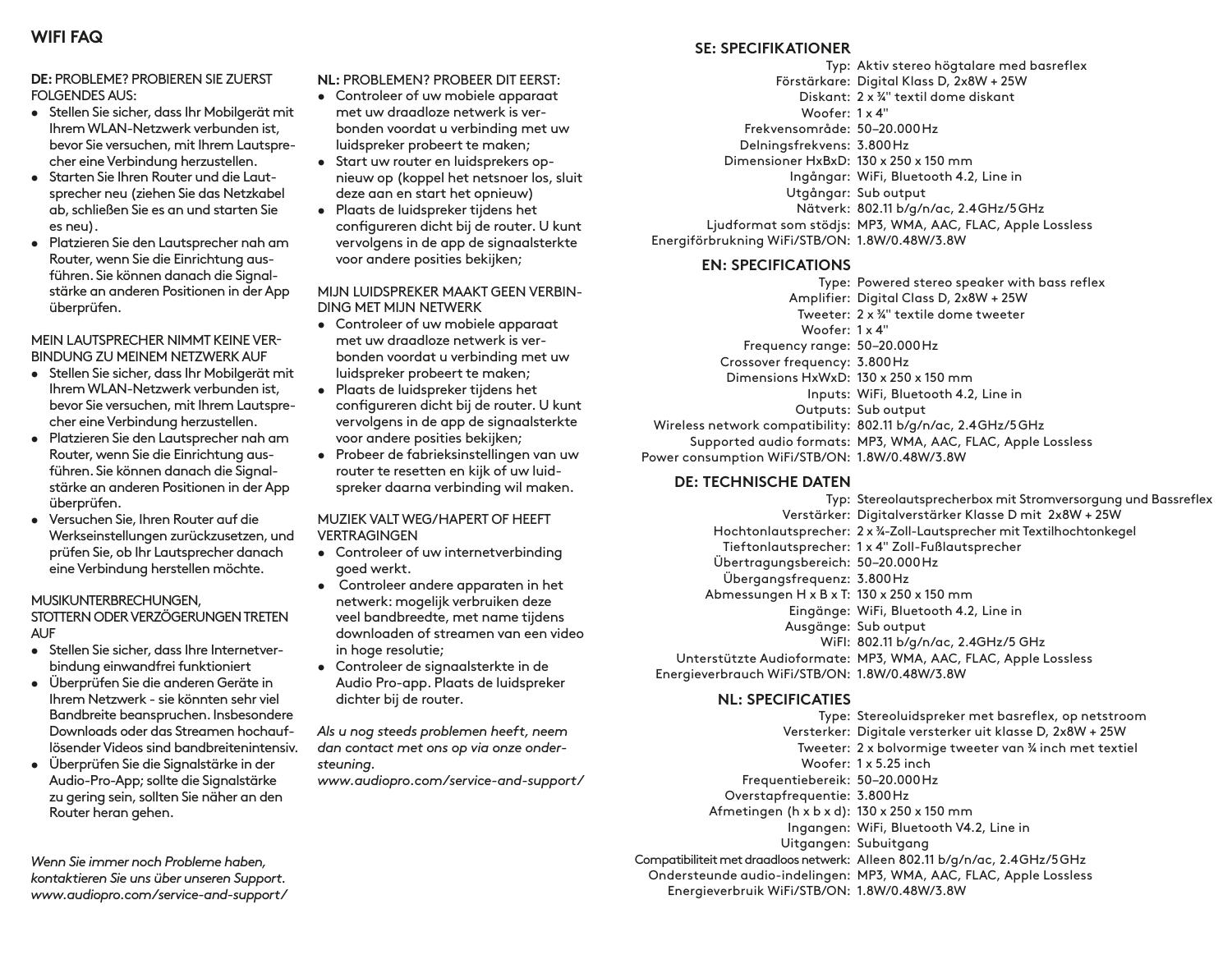



**SE:** Den pilförsedda blixtsymbolen i en liksidig triangel är avsedd att varna användaren för förekomsten av oisolerad "farlig spänning" innanför produktens hölje. Spänningen kan vara så hög att människor riskerar att utsättas för elektriska stötar.

**EN:** The lightning flash with arrowhead symbol, within an equilateral triangle, is intended to alert the user to the presence of uninsulated "dangerous voltage" within the product's enclosure that may be of sufficient magnitude to constitute a risk of electric shock to persons.

**DE:** Das Blitzsymbol mit Pfeilspitze im gleichseitigen Dreieck ist der Hinweis auf stromführende Teile im Geräteinneren, bei deren Berührung die Gefahr eines lebensgefährlichen Stromschlags droht.

**NL:** Het symbool met de bliksemschicht in een gelijkbenige driehoek is bedoeld om de gebruiker te waarschuwen voor de aanwezigheid van nietgeïsoleerde 'gevaarlijke spanning' in de behuizing van het product. Deze kan voldoende zijn om een elektrische schok bij personen te veroorzaken.



**SE:** Utropstecknet i en liksidig triangel är avsett att uppmärksamma användaren på att det finns viktiga instruktioner för bruk och underhåll (service) i det referensmaterial som medföljer utrustningen.

**EN:** The exclamation point within an equilateral triangle is intended to alert the user to the presence of important operating and maintenance (servicing) instructions in the literature accompanying the appliance.

**DE:** Das Ausrufezeichen im gleichseitigen Dreieck soll auf wichtige Bedienungs- und Wartungs-Hinweise in dieser Bedienungsanleitung aufmerksam machen.

**NL:** Het uitroepteken in een gelijkbenige driehoek is bedoeld om de gebruiker te waarschuwen voor de aanwezigheid van belangrijke bedieningsen onderhoudsinstructies in de documenten die bij het apparaat worden geleverd.

#### **VARNING:**

FÖR ATT MINSKA RISKEN FÖR BRAND ELLER ELEKTRISK STÖT, UTSÄTT INTE PRODUKTEN FÖR REGN ELLER FUKT. **OBSERVERA:**

FÖR ATT MINSKA RISKEN FÖR ELEKTRISKA STÖTAR SKA DU EJ AVLÄGSNA ENHETENS HÖLJE ELLER DEN BAKRE PANELEN. UTRUSTNINGEN INNEHÅLLER INGA KOM-PONENTER SOM KAN REPARERAS AV ANVÄNDAREN. ALL SERVICE SKA UTFÖRAS AV SÄRSKILT UTBILDAD PERSONAL.

#### **WARNUNG:**

UM BRAND - UND STROMSCHLAGGEFAHREN ZU VERMEIDEN, DARF DIESES GERÄT WEDER NÄSSE NOCH FEUCHTIGKEIT AUSGESETZT SEIN (Z. B. REGEN, DAMPF).

#### **VORSICHT:**

ZUR VERMEIDUNG ELEKTRISCHER SCHLÄGE DÜRFEN WEDER DIE VORDERE NOCH DIE HINTERE GEHÄU-SEABDECKUNG ENTFERNT WERDEN. IM INNERN DES GERÄTES BEFINDEN SICH KEINERLEI BEDIENUNGSE-LEMENTE FÜR DEN BENUTZER. REPARATUR- UND WARTUNGSARBEITEN DÜRFEN NUR VON GESCHULTEN FACHKRÄFTEN DURCHGEFÜHRT WERDEN.

#### **WARNING:**

TO REDUCE THE RISK OF FIRE OR ELECTRIC SHOCK, DO NOT EXPOSE THIS APPARATUS TO RAIN OR MOISTURE. **CAUTION:**

TO REDUCE THE RISK OF ELECTRIC SHOCK, DO NOT REMOVE COVER (OR BACK). NO USER-SERVICEABLE PARTS INSIDE. REFER SERVICING TO QUALIFIED SERVICE **PERSONNEL** 

#### **WAARSCHUWING:**

STEL DIT APPARAAT NIET BLOOT AAN REGEN OF VOCHT OM HET RISICO OP BRAND OF EEN ELEKTRISCHE SCHOK TE VERMINDEREN. **OPGELET:**

VERWIJDER DE BEHUIZING (OF ACHTERZIJDE) NIET OM HET RISICO OP EEN ELEKTRISCHE SCHOK TE VERMINDEREN. ER ZIJN GEEN ONDERDELEN DIE DOOR DE GEBRUIKER KUNNEN WORDEN ONDERHOUDEN. LAAT ONDERHOUD UITVOEREN DOOR BEVOEGDE SERVICEMEDEWERKERS.

#### **SE - VIKTIGA SÄKERHETSFÖRESKRIFTER**

- 1. Läs igenom dessa anvisningar
- 2. Spara dessa anvisningar.
- 3. Respektera samtliga varningar
- 4. Följ samtliga anvisningar.
- 5. Använd ej produkten i närheten av vatten.
- 6. Rengör endast med torr trasa.
- 7. Drifttemperatur (˚C) 5–40 Luftfuktighet (%) ingen kondens 30–90
- 8. Blockera ej ventilationsöppningarna. Följ tillverkarens anvisningar när du installerar produkten.
- 9. Minsta avstånd runt apparaten för tillräcklig ventilation, 10cm.
- 10. Ventilationen får inte hindras genom att täcka över ventilationsöppningarna med föremål såsom tidningar, dukar, gardiner m.m.
- 11. Installera ej produkten nära värmekällor såsom element, varmluftsutsläpp, spisar eller annan värmealstrande utrustning (t ex förstärkare).
- 12. Skydda nätsladden från tramp- och klämskador, i synnerhet vid anslutningen till stickkontakten, vid grenuttag och där sladden är fäst i produkten.
- 13. Använd endast den extrautrustning och de tillbehör som tillverkaren rekommenderar.
- 14. Drag ur produktens nätkontakt vid åskväder eller då produkten ej används under längre tid.
- 15. All service ska utföras av särskilt utbildad servicepersonal. Service erfordras då produkten har utsatts för skada. Exempel är skador på nätsladden eller dess kontakt, att vätska spillts eller främmande föremål kommit in i produkten, att produkten utsatts för regn eller fukt, att den inte fungerar normalt eller att den har tappats.
- 16. Skador som erfordrar service:

Drag ut produktens nätkontakt ur vägguttaget och låt särskilt utbildad servicepersonal ombesörja service då något av följande inträffar:

- A. Om nätsladden eller dess kontakt skadats,
- B. Om vätska spillts eller främmande föremål kommit in i produkten,
- C. Om produkten utsätts för regn eller vatten,

D. Om produkten ej fungerar normalt då den används enligt bruksanvisningen. Justera enbart med de reglage som omfattas av bruksanvisningen. Felaktig justering med andra reglage kan orsaka skador som ofta fordrar omfattande arbete av särskilt utbildad reparatör för att få utrustningen att fungera normalt igen,

E. Om produkten har tappats eller skadats på något sätt, samt

F. Om produkten prestanda förändras påtagligt indikerar detta behov av service.

17. Införande av föremål och vätska:

Inga som helst föremål får införas i produkten genom dess öppningar, eftersom de kan komma i beröring med komponenter som står under farlig spänning eller orsaka kortslutning, vilket kan vålla brand eller elektrisk stöt. Produkten får ej utsättas för vätskedropp eller stänk. Inga vätskefyllda föremål som t ex blomvaser får ställas på utrustningen. Inga öppna lågor, t.ex. tända stearinljus m.m. får aldrig placeras på apparaten.

18. Se till att det finns tillräcklig ventilation om du installerar produkten i kringbyggda utrymmen, exempelvis bokhyllor eller rack. Lämna ett avstånd på 20 cm över och på ömse sidor om produkten och 10 cm bakom den. Bakkanten av hyllplan eller skiva som ligger närmast ovanför produkten ska dras fram så att det uppstår en glipa på cirka 10 cm bakåt. På så vis bildas en utsugsliknande kanal där uppvärmd luft kan strömma upp.

- 19. Strömadapter och strömsladd till denna produkt är endast avsedd för inomhusbruk.
- 20. Använd endast medföljande strömsladd/-adapter.

#### **EN - IMPORTANT SAFETY INSTRUCTIONS**

- 1. Read these instructions.
- 2. Keep these instructions.
- 3. Heed all warnings.
- 4. Follow all instructions.
- 5. Do not use this product near water.
- 6. Clean only with dry cloth.
- 7. Operating temperature (˚C) 5–40 Humidity (%) no condensation 30–90
- 8. Do not block any ventilation openings. Install in accordance with the manufacturer's instructions.
- 9. Minimum distances around the product for sufficient ventilation, 10cm.
- 10. The ventilation should not be impeded by covering the ventilation openings with items, such as newspapers, table-cloths, curtains, etc.
- 11. Do not install near any heat sources such as radiators, heat registers, stoves, or other product (including amplifiers) that produce heat.
- 12. Protect the power cord from being walked on or pinched particularly at plugs, convenience receptacles, and the point where they exit from the product.
- 13. Only use attachments/accessories specified by the manufacturer.
- 14. Unplug this product during lightning storms or when unused for long periods of time.
- 15. Refer all servicing to qualified service personnel. Servicing is required when the product has been damaged in any way, such as power-supply cord or plug is damaged, liquid has been spilled or objects have fallen into the product, the product has been exposed to rain or moisture, does not operate normally, or has been dropped.
- 16. Damage Requiring Service

Unplug the product from the wall outlet and refer servicing to qualified service personnel under thee following conditions:

A. When the power-supply cord or plug is damaged,

B. If liquid has been spilled, or objects have fallen into the product,

C. If the product has been exposed to rain or water,

D. If the product does not operate normally by following the operating instructions. Adjust only those controls that are covered by the operating instructions as an improper adjustment of other controls may result in damage and will often require extensive work by a qualified technician to restore the product to its normal operation,

E. If the product has been dropped or damaged in any way, and

F. When the product exhibits a distinct change in performance this indicates a need for service.

17. Object and Liquid Entry

Never push objects of any kind into the product through openings as they may touch dangerous voltage points or short-out parts that could result in a fire or electric shock. The product shall not be exposed to dripping or splashing and no objects filled with liquids, such as vases shall be placed on the product. No naked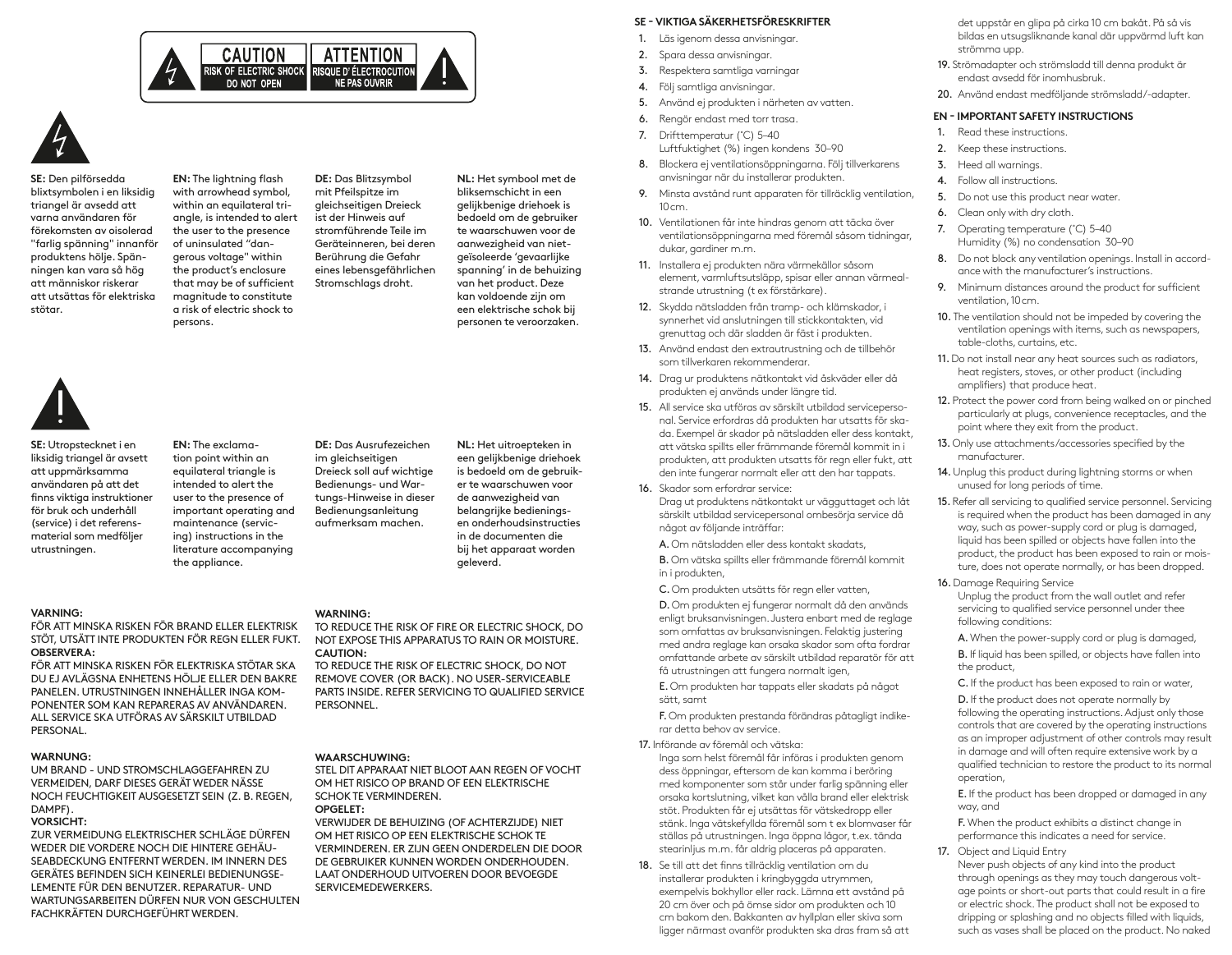flame sources such as lighted candles etc., should never be placed on the product.

- 18. Make sure that there is adequate ventilation if you install the product in confined spaces, such as bookshelves or racks. Leave a distance of 20 cm above and on both sides of the product and 10 cm behind it. The back end of a shelf or board closest to the top of the product should be pushed forward to give a gap of about 10 cm behind. In this way an exuding channel is formed where heated air can flow up.
- 19. The power supply and power cord for this product is intended for indoor use only.
- 20. Use only the supplied power cord/adapter.

#### **DE - WICHTIGE SICHERHEITSHINWEISE**

- 1. Lesen Sie bitte diese Hinweise gründlich durch.
- 2. Bewahren sie diese Bedienungsanleitung sorgfältig auf.
- 3. Beherzigen Sie alle Warnhinweise.
- 4. Befolgen Sie sämtliche Instruktionen.
- 5. Verwenden Sie dieses Gerät nie in der Nähe von Wasser (Badezimmer, Schwimmbecken, Ufer).
- 6. Reinigen sie das Gerät nur mit einem weichen, trockenen, nicht fusselnden Tuch.
- 7. Betriebstemperatur (˚C): 5–40 Luftfeuchtigkeit (%, nicht kondensierend): 30–90
- 8. Die Lüftungsschlitze dürfen nicht verdeckt sein daher auch bitte keine Gegenstände auf dem Gerät oder unter der Bodenplatte ablegen (Kassettenschachteln, CD-Schatullen, Plattenhüllen, Bedienungsanleitungen, Programmzeitschriften etc.) denn diese behindern die Durchlüftung und somit die Kühlung der Bauteile im Innern. Nehmen Sie das Gerät nur an den vom Hersteller erlaubten Orten in Betrieb.
- 9. Mindestabstand um das Gerät für ausreichende Lüftung: 10 cm.
- 10. Die Lüftung sollte nicht durch Abdecken der Lüftungsöffnungen mit Gegenständen wie beispielsweise Zeitungen, Tischtüchern oder Vorhängen blockiert werden.
- 11. Betreiben Sie das Gerät niemals in der Nähe von starken Wärmequellen wie etwa Heizstrahlern, Öfen und Herden oder anderen Wärme erzeugenden Geräten (z.B. HiFi-Endstufen).
- 12. Mit dem Netzkabel vorsichtig umgehen stets so legen, dass man nicht drauf treten kann, auch nicht unter Teppichböden verlegen und darauf achten, dass es nirgends geknickt wird, vor allem nicht in Stecker- bzw. Steckdosennähe oder dort, wo es aus dem Gerät kommt.
- 13. Verwenden Sie bitte nur vom Hersteller zugelassenes bzw. empfohlenes Zubehör.
- 14. Bei Unwetter oder Gewitter trennen sie das Gerät durch Ziehen des Steckers bitte ganz vom Stromnetz – und auch dann wenn sie es länger nicht benutzen.
- 15. Das Gehäuse nicht öffnen die Komponenten im Geräteinneren können und dürfen nur von autorisiertem Fachpersonal gewartet und repariert werden. Bei jeglichen Änderungen am Gerät erlischt der Garantieanspruch.

Sollte versehentlich Wasser oder ein Metallgegenstand (Büroklammer, Heftklammer, Draht) in das Gehäuse fallen, ziehen Sie bitte sofort den Netzstecker aus der Dose und bringen das Gerät zu einer Vertragswerkstatt. Dasselbe gilt für den Fall, dass das Netzkabel schadhaft sein sollte, Flüssigkeit ins Gehäuse gelangen, das Gerät nass wird oder intensiver Luftfeuchtigkeit

ausgesetzt war, bzw. nicht mehr einwandfrei arbeitet oder heruntergefallen ist.

- 16. Bei Schäden, die eine Reparatur durch Fachkräfte erfordern, trennen Sie das Gerät bitte durch Ziehen des Steckers vollständig vom Netz und wenden sich an den Kundendienst, und zwar stets dann, wenn:
	- A. Das Netzgerät oder das Netzkabel beschädigt sind,

B. Flüssigkeit über das Gerät verschüttet wurde oder Gegenstände ins Gerät gefallen sind,

C. Das Gerät im Regen stand bzw. Spritzwasser oder starker Luftfeuchtigkeit ausgesetzt war,

D. Das Gerät nicht einwandfrei funktioniert, obwohl Sie sich an die Bedienungsanleitung halten (betätigen Sie bitte alle Bedienungselemente nur so, wie in der Bedienungsanleitung angegeben, denn unsachgemäße Handhabung kann teure Reparaturen durch Fachkräfte erfordern),

E. Falls das Gerät heruntergefallen ist oder auf sonstige Weise beschädigt wurde und

F. Das Gerät nicht mehr die gewohnte Leistung bringt (Empfang, Tonqualität, Bedienung etc.).

17. Fernhalten von Gegenständen und Flüssigkeiten aus dem Geräteinneren Versuchen Sie niemals, mit irgendwelchen Gegenständen durch die Öffnungen des Geräts im Inneren herumzustochern, denn dabei laufen Sie Gefahr, spannungsführende Teile zu berühren oder kurzuschließen, was zu einem lebensgefährlichem Stromschlag führen kann.

Nasse oder tropfende Gegenstände bitte vom Gerät fernhalten, ebenso flüssigkeitsgefüllte offene Behälter (Gläser, Blumenvasen), und diese vor allem niemals auf dem Gerät abstellen. Offenes Feuer, beispielsweise Kerzen, darf nicht auf dem Gerät platziert werden.

- 18. Bitte achten Sie beim Aufstellen darauf, dass zur Belüftung des Gerätes oben und unten genügend Abstand bleibt: ca. 20 cm oberhalb und an beiden Seiten des Geräts sowie etwa 10 cm auf der Rückseite. Sonst werden die elektronischen und mechanischen Bauteile nicht genügend gekühlt. Sofern das Gerät in einem Schrank oder einem Regal betrieben werden soll, achten Sie bitte auf ausreichende Luftzufuhr und Entlüftung. Dabei sollte die rückwärtige Kante des Regalbretts oberhalb vom Gerät von der Regalrückwand rund 10 cm entfernt sein, damit warme Luft nach oben abziehen kann.
- 19. Netzteil und Kabel sind nur für den Gebrauch in geschlossenen Räumen und nicht für den Betrieb im Freien geeignet.
- 20. Verwenden Sie bitte NUR das mitgelieferte Netzkabel/ Netzteil.

#### **NL - BELANGRIJKE VEILIGHEIDSINSTRUCTIES**

- 1. Lees deze instructies
- 2. Bewaar deze instructies
- 3. Volg alle waarschuwingen op
- 4. Volg alle instructies
- 5. Gebruik dit apparaat niet in de buurt van water
- 6. Maak alleen schoon met een droge doek
- 7. Bedrijfstemperatuur (°C) 5-40. Luchtvochtigheid (%), niet-condenserend 30–90
- 8. Blokkeer de ventilatieopeningen niet. Installeer het product overeenkomstig de instructies van de fabrikant
- 9. Minimale afstand rond het apparaat voor voldoende ventilatie: 10 cm.
- 10. De ventilatie moet niet worden gehinderd door bedekken van de ventilatieopeningen met voorwerpen zoals kranten, tafelkleden, gordijnen, enz.
- 11. Plaats het product niet in de buurt van hittebronnen, zoals radiatoren, roosters voor warme lucht, fornuizen of andere apparaten (inclusief versterkers) die warmte produceren
- 12. Bescherm het netsnoer zodat er niet op wordt gestapt en zodat het niet wordt geknikt. Doe dit met name bij stekkers, stekkerdozen en op het punt waar ze op het apparaat zijn aangesloten
- 13. Gebruik alleen extra systemen/accessoires die door de fabrikant zijn gespecificeerd
- 14. Verwijder de stekker tijdens onweersbuien of wanneer het apparaat lange tijd niet wordt gebruikt
- 15. Laat alle onderhoudswerkzaamheden uitvoeren door bevoegde servicemedewerkers. Er is onderhoud vereist als het apparaat op enige manier beschadigd is geraakt, zoals wanneer het netsnoer of de stekker is beschadigd, wanneer er vloeistof is gemorst of wanneer er voorwerpen in het apparaat zijn gevallen, wanneer het apparaat is blootgesteld aan regen of vocht, wanneer het niet normaal werkt of wanneer het is gevallen

16. Schade waarvoor onderhoud is vereist Trek in de volgende omstandigheden de stekker uit het stopcontact en laat onderhoud uitvoeren door bevoegde servicemedewerkers:

A. Als het netsnoer of de stekker is beschadigd B. Als er vloeistof is gemorst of voorwerpen in het apparaat zijn gevallen

C. Als het apparaat is blootgesteld aan regen of water

D. Als het apparaat niet normaal werkt terwijl de bedieningsinstructies worden gevolgd. Pas alleen de bedieningselementen aan die in de bedieningsinstructies worden beschreven. Onjuiste aanpassing van andere bedieningselementen kan mogelijk tot schade leiden. Vaak zijn uitgebreide werkzaamheden door een monteur nodig om de normale werking van het apparaat te herstellen E. Als het apparaat is gevallen of op enige wijze is beschadigd

F. Als het apparaat een opvallende prestatieverandering vertoont, duidt dat op de noodzaak van onderhoud

- 17. Binnengedrongen voorwerpen en vloeistoffen Druk nooit voorwerpen van welke aard dan ook door de openingen in het apparaat. Deze kunnen mogelijk gevaarlijke spanningspunten raken of kortsluiting in onderdelen veroorzaken, waardoor een brand of elektrische schok ontstaat. Het apparaat moet niet worden blootgesteld aan druppels of spetters. Er mogen geen voorwerpen die met vloeistoffen zijn gevuld, zoals vazen, op het apparaat worden geplaatst. Er mogen nooit open vuurbronnen, zoals aangestoken kaarsen, op het apparaat worden geplaatst
- 18. Zorg voor voldoende ventilatie als u het product installeert in besloten ruimtes, zoals op boekenplanken of in rekken. Houd een ruimte van 20 cm vrij aan de bovenkant en aan beide zijden van het product, en 10 cm erachter. De achterkant van de plank of het schap boven het product, moet naar voren worden geduwd zodat er opening ontstaat van ongeveer 10 cm. Op deze manier wordt een ventilatieruimte gevormd, waarlangs opgewarmde lucht zich snel kan verspreiden.
- 19. De voeding en het netsnoer voor dit apparaat zijn alleen bedoeld voor gebruik in binnenomgevingen.
- 20. Gebruik uitsluitend het meegeleverde netsnoer/de adapter.



(AC symbol, Växelström) (AC symbol, Alternating current) (AC-Symbol, Wechselstrom) (AC-symbool, wisselstroom)



#### SE

(Klass II-produkt - dubbelisolerad) Nätkontakten används som avstängningsknapp, avstängningsknappen ska vara lätt att använda. Uttaget ska installeras nära utrustningen och vara lätt åtkomligt.

#### EN

(Class II product - Double Insulated) The mains plug is used as the disconnect device, the disconnect device shall remain readily operable. The socket-outlet shall be installed near the equipment and shall be easily accessible.

#### DE

(Klasse II-Produkt - Doppelt isoliert) Der Hauptstecker dient als Trennvorrichtung. Das getrennte Gerät bleibt einsatzbereit. Die Steckdose muss in der Nähe der Geräte installiert werden und muss leicht zugänglich sein.

#### NL

(Klasse II-product - Dubbel geïsoleerd) De netstekker wordt gebruikt als ontkoppelingsapparaat, het ontkoppelingsapparaat moet beschikbaar blijven. Het topcontact moet in de buurt van de apparatuur geïnstalleerd en makkelijk toegankelijk zijn.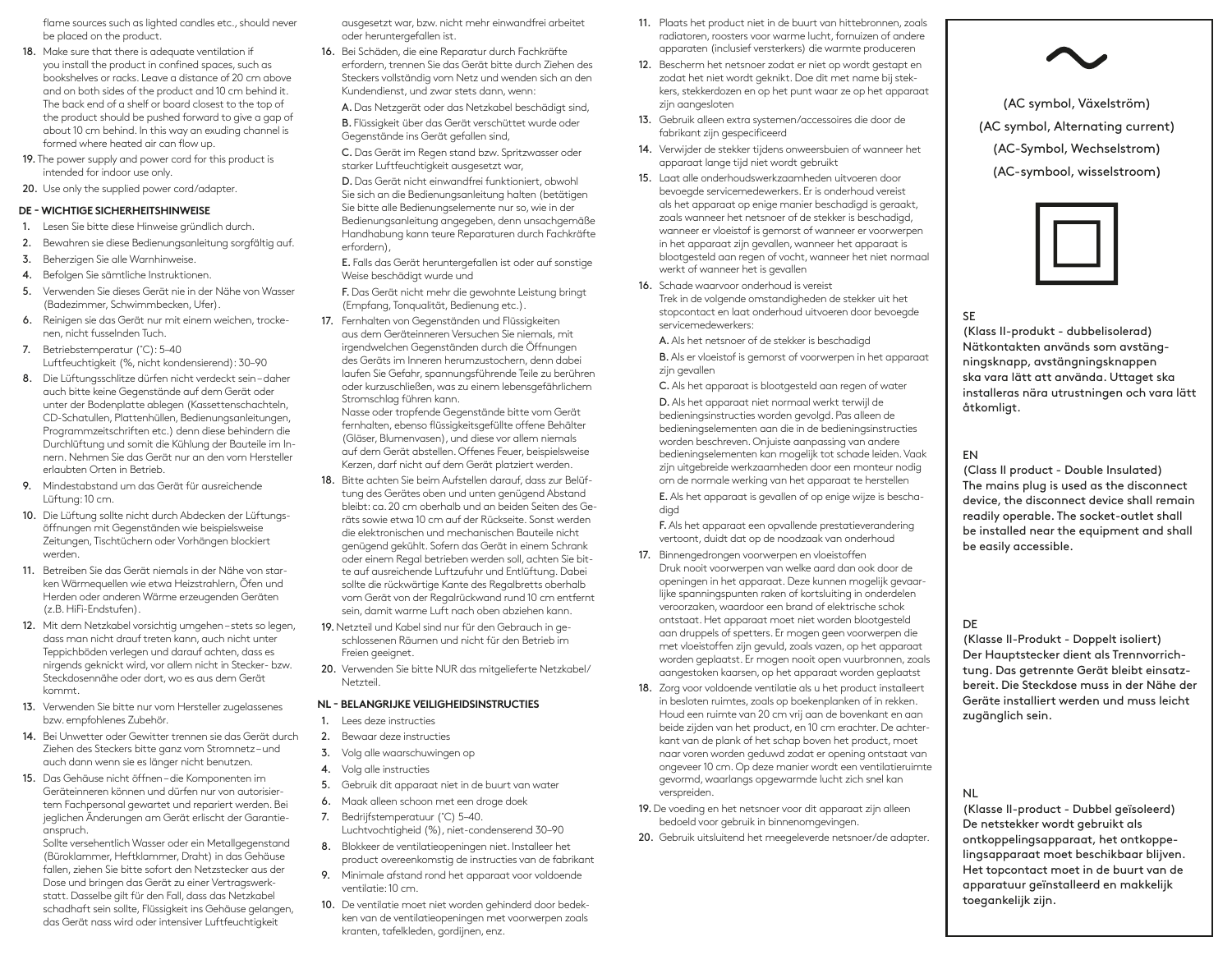#### FCC STATEMENT

1. This device complies with Part 15 of the FCC Rules. Operation is subject to the following two conditions:

(1) This device may not cause harmful interference,and

(2) This device must accept any interference received, including interference that may cause undesired operation.

2. any Changes or modifications not expressly approved by the party responsible for compliance could void the user's authority to operate the equipment.

NOTE: This equipment has been tested and found to comply with the limits for a Class B digital device, pursuant to Part 15 of the FCC Rules. These limits are designed to provide reasonable protection against harmful interference in a residential installation. This equipment generates uses and can radiate

radio frequency energy and, if not installed and used in accordance with the instructions, may cause harmful interference to radio communications. However, there is no guarantee that interference will not occur in a particular installation. If this equipment does cause harmful interference to radio or television reception, which can be determined by turning the equipment off and on, the user is encouraged to try to correct the interference by one or more of the following measures: Reorient or relocate the receiving antenna. Increase the separation between the equipment and receiver. Connect the equipment into an outlet on a circuit different from that to which the receiver is connected. Consult the dealer or an experienced radio/TV technician for help.

#### IC WARNING

### EN

This device contains licence-exempt transmitter(s)/receiver(s) that comply with Innovation, Science and Economic Development Canada's licence-exempt RSS(s). Operation is subject to the following two conditions: (1) This device may not cause interference; and

(2) This device must accept any interference, including interference that may cause undesired operation of the device.

FCC/ IC Radiation Exposure Statement This equipment complies with FCC and IC radiation exposure limits set forth for an uncontrolled environment. This equipment should be installed and operated with minimum distance 20cm between the radiator & your body.

5150-5250Mhz is restricted to indoor use only.

### FR

Cet appareil contient des émetteurs / récepteurs exemptés de licence conformes aux RSS (RSS) d'Innovation, Sciences et Développement économique Canada. L'exploitation est autorisée aux deux conditions suivantes : (1) l'appareil ne doit pas produire de brouillage, et

(2) l'utilisateur de l'appareil doit accepter tout brouillage radio électrique subi, même si le brouillage est susceptible d'en compromettre le fonctionnement."

FCC/ IC Déclaration d 'exposition aux rayonnements Cet appareil est conforme à FCC et IC l'exposition aux rayonnements limites fixées pour un environnement non contrôlé. Cet appareil doit être installé et utilisé avec une distance minimale de 20 cm entre le radiateur et votre corps. Cet transmetteur ne doit pas être co-situé ou opérant en liaison avec toute autre antenne ou transmetteur.